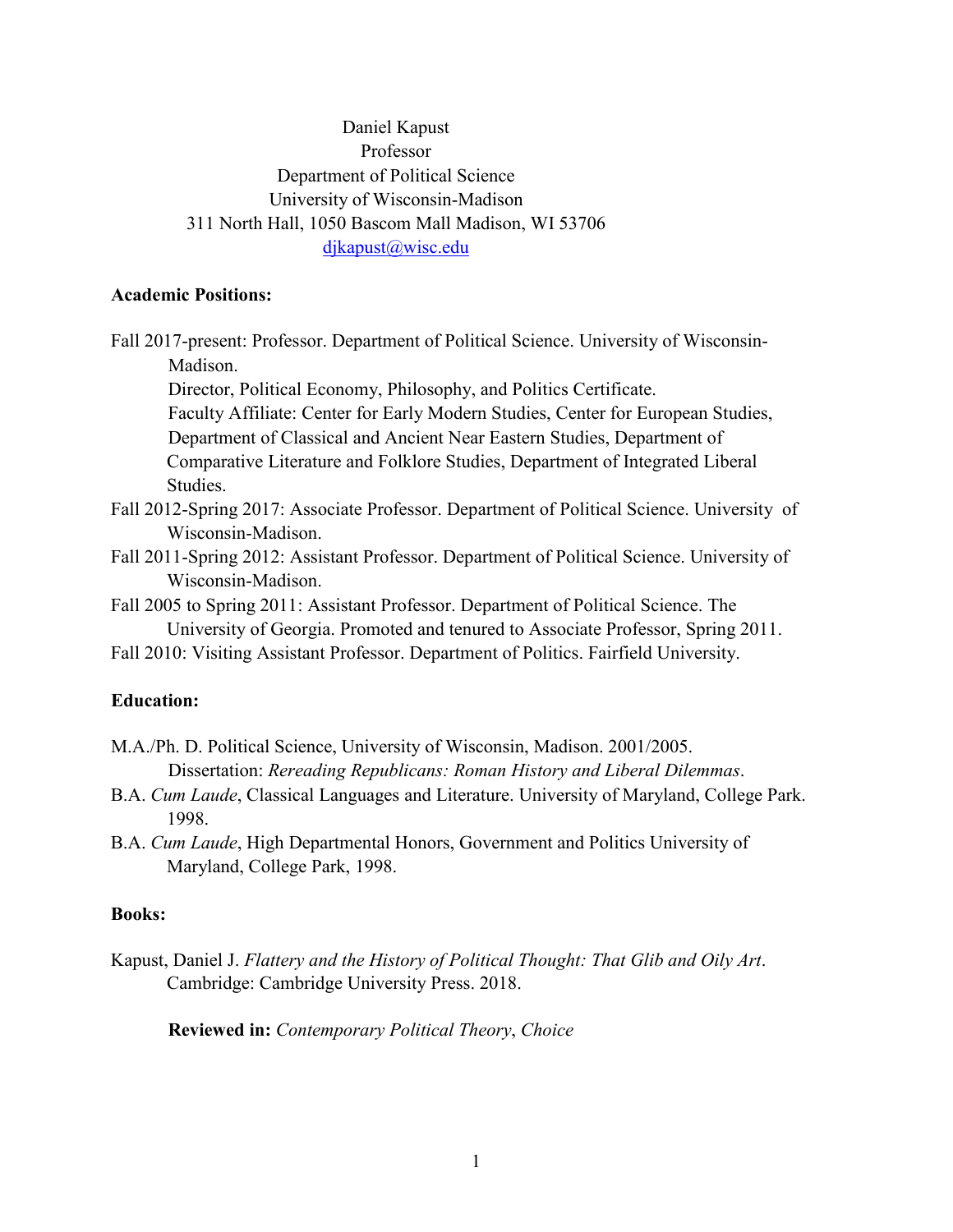Subject of podcast at Jeffrey Church's (Political Science, University of Houston) *Political Theory Review*:

<https://www.podomatic.com/podcasts/thepoliticaltheoryreview/episodes/201>[8-03-](https://www.podomatic.com/podcasts/thepoliticaltheoryreview/episodes/2018-03-) 20T14\_00\_28-07\_00

Subject of podcast by Lilly Goren (Carroll University) at *The New Books Network*: [http://newbooksnetwork.com/daniel-j-kapust-flattery-and-the-history-of-political](http://newbooksnetwork.com/daniel-j-kapust-flattery-and-the-history-of-political-)thought-that-glib-and-oily-art-cambridge-up-2018/

Subject of roundtable at 2019 Southern Political Science Association Annual Meeting.

Kapust, Daniel J. *Republicanism, Rhetoric, and Roman Political Thought: Sallust, Livy, and Tacitus*. Cambridge: Cambridge University Press. 2011; published in paperback 2014.

**Reviewed in:** *The Classical Journal*, *Bryn Mawr Classical Review*, *Greece and Rome*, *The Classical Review*, *Perspectives on Politics*, *New England Classical Journal*, *Latomus*, *Gnomon*, *Quarterly Journal of Speech*, *Historische Zeitschrift*.

Subject of roundtable at 2013 Midwest Political Science Association Annual Meeting, featuring Christina Kraus (Yale University), Michèle Lowrie (University of Chicago), Cary Nederman (Texas A & M), Gary Remer (Tulane), and Joel Schlosser (Bryn Mawr).

## **Edited Volumes:**

- Kapust, Daniel J. and Gary Remer, eds. *The Ciceronian Tradition in Political Thought*. Under contract with University of Wisconsin Press; manuscript to be completed by January, 2019.
- Kapust, Daniel J. and Helen Kinsella, eds. *Theory's Landscapes: Comparative Political Theory in Time and Place*. Palgrave. 2016.

#### **Refereed Journal Articles and Invited Essays:**

- Kapust, Daniel J. "Hobbes, Lucretius, and the Political Psychology of Peace." *History of Political Thought*. Forthcoming.
- Kapust, Daniel J., Travis Nelson, and Katherine Robiadek. "Agreeing to Disagree: Deliberative Democracy and the Justifications for War." *Democracy and Security*. 14.1. 2018. 68-89.
- Kapust, Daniel J. "*Advenit Cicero*." Invited review essay on recent Cicero scholarship.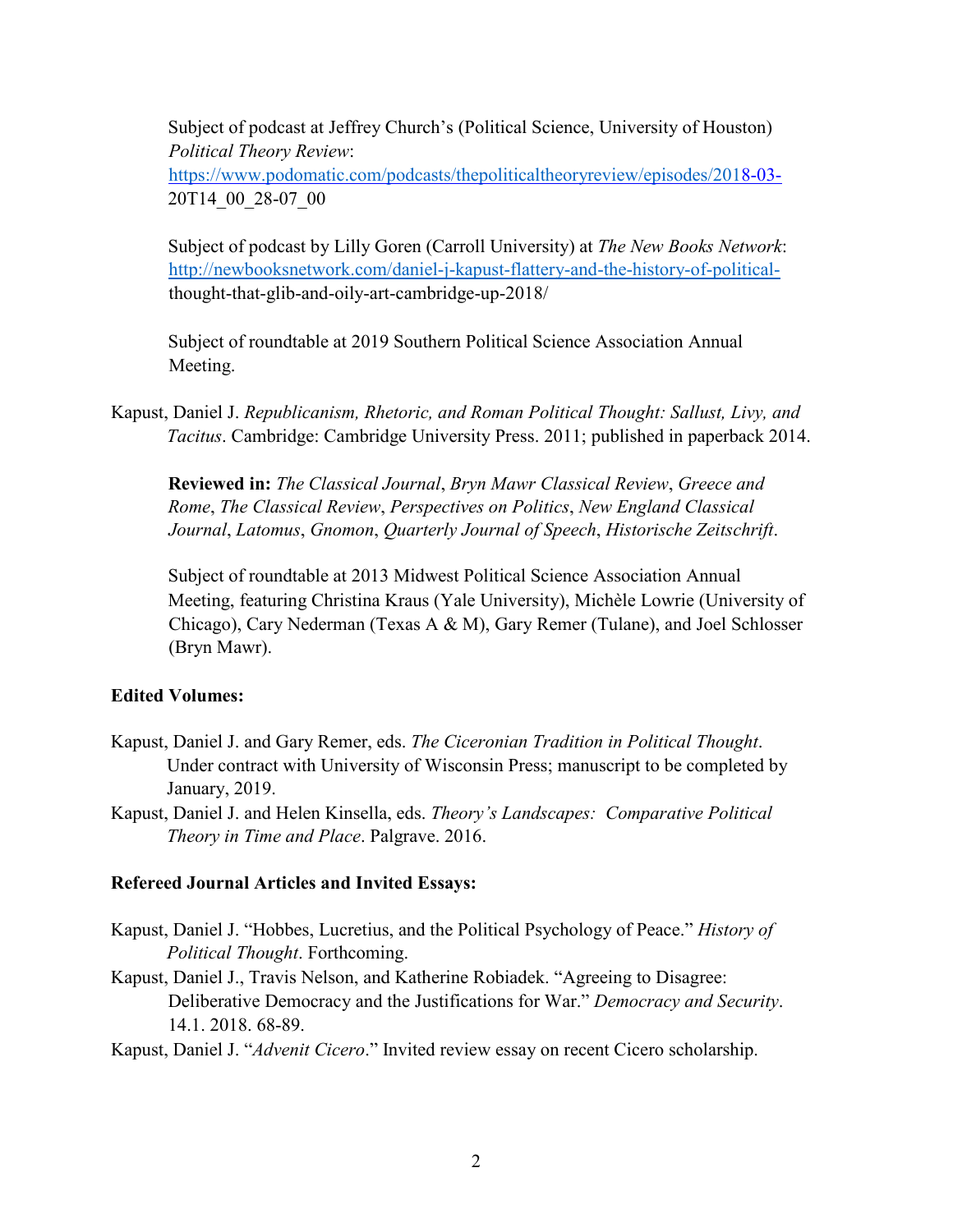*Contemporary Political Theory*. 2018. 17.3. 164-170.

- Kapust, Daniel J. "*Ecce Romani!*" Invited review essay on recent scholarship on Roman political thought. *Political Theory*. 45.5. 2017. 705-719.
- Kapust, Daniel J. and Michelle Schwarze. "The Rhetoric of a Legislator: Cicero and Smith on Propriety, Decorum, and Political Leadership." *American Political Science Review*. February 2016. 1-12. Article subject of post by Emily Skarbek at *EconLog*, published by the *Library of Economics and Liberty*:

http://econlog.econlib.org/archives/2016/04/how do voters j.html.

- Kapust, Daniel J. and Brandon P. Turner. "Democratical Gentlemen and the Lust for Mastery: Status, Ambition, and the Language of Liberty in Hobbes's Political Thought." *Political Theory*. 41.4. 2013. 648-675.
- Kapust, Daniel J. **"**The Problem of Flattery and Hobbes's Institutional Defense of Monarchy." *Journal of Politics*. 73.3. July 2011. 680-91.
- Kapust, Daniel J. "Cicero on *Decorum* and the Morality of Rhetoric." *European Journal of Political Theory*. 10.1. January 2011. 92-113. Translated into Spanish: Pineda Pérez, Christian Felipe. "Cicerón: El Decorum y la Moralidad de la Retórica." *Praxis Filosófica*. 35. 2013. 257-282.
- Kapust, Daniel J. "Acting the Princely Style: *Ethos* and *Pathos* in Cicero's *On the Ideal Orator* and Machiavelli's *Prince*." *Political Studies*. 58.3. June 2010. 590-608.
- Kapust, Daniel J. "Between Contumacy and Obsequiousness: Tacitus on Moral Freedom and the Historian's Task" *European Journal of Political Theory.* 8.3. July 2009. 293-311.
- Kapust, Daniel J. "On the Ancient Uses of Political Fear and its Modern Implications." *Journal of the History of Ideas*. 69.3. July 2008. 353-373.
- Kapust, Daniel J. "Cato's Virtues and *The Prince*: Reading Sallust's *War with Catiline* with Machiavelli's *The Prince.*" *History of Political Thought.* 28.3. Fall 2007. 433-448.
- Kapust, Daniel J. "Skinner, Pettit, and Livy: The Conflict of the Orders and the Ambiguity of Republican Liberty." *History of Political Thought*. 25.3 Autumn 2004. 377-401.

## **Book Chapters:**

- Kapust, Daniel J. "On Roman Patriotism." In the *Springer Handbook of Patriotism*. Edited by Mitja Sardoč. **Advanced online publication available through:**  <https://link.springer.com/referenceworkentry/10.1007%2F978-3-319-30534-> 9\_42-1
- Kapust, Daniel J. "Rethinking Rousseau's Tyranny of Orators: Cicero's *On Duties* and the Beauty of True Glory." In *The General Will: The Evolution of a Concept.* Edited by James Farr and David Lay Williams. Cambridge. 2015. 175-196.
- Kapust, Daniel J. "The Case of Cremutius Cordus: Tacitus on Censorship and Writing Under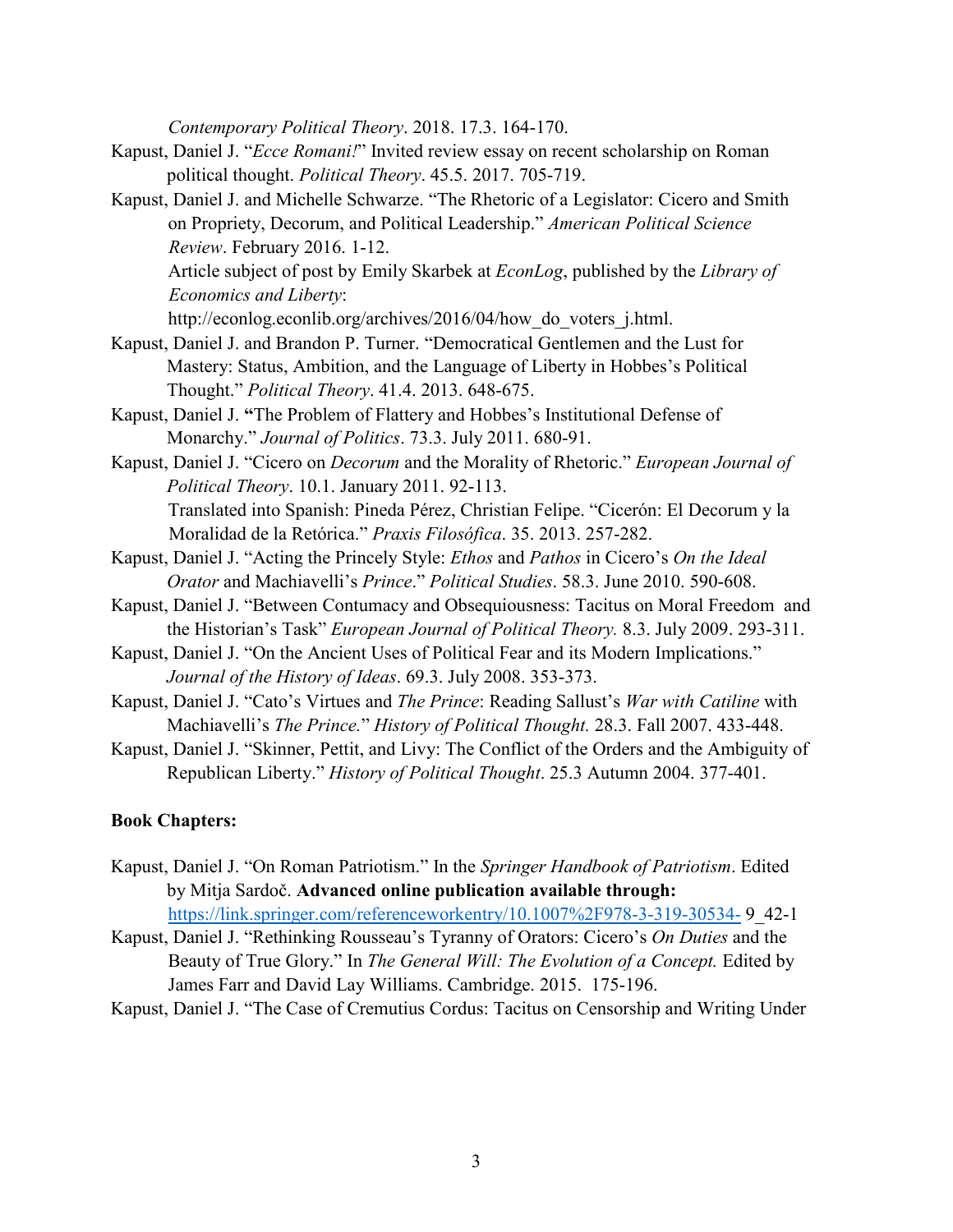Despotic Rulers." In *Censorship Moments: Reading Texts in the History of Censorship and Freedom of Expression*. Edited by Geoff Kemp. Bloomsbury Academic. 2015. 17-24.

- Kapust, Daniel J. "Tacitus and Political Thought." In *A Companion to Tacitus*. Edited by Victoria Pagan. Blackwell. Oxford. 2012. 504-28.
- Kapust, Daniel J. "Hayek and the *Daodejing* on Order and Coercion." In *A Bridge too Far? Commonalities and Differences between China and the United States*. Edited by Robert Grafstein and Fan Wen. Lexington Books. Lanham. 2009. 73-93.

### **Book Reviews:**

- Kapust, Daniel J. A review of Gabriele Pedullà. *Machiavelli in Tumult*. *Bryn Mawr Classical Review*. 2019.02.52.
- Kapust, Daniel J. A review of Jed Atkins. *Roman Political Thought*. *Bryn Mawr Classical Review*. 2019.02.44
- Kapust, Daniel J. Invited review of *Machiavelli on Liberty & Conflict* (edited by David Johnston, Nadia Urbinati, and Camila Vergara) and *Machiavelli's Politics* (Catherine H. Zuckert). *Perspectives on Politics.* 16.1. 2018. 218-220.
- Kapust, Daniel J. A review of Thomas Strunk. *History after Liberty. Tacitus on Tyrants, Sycophants, and Republicans*. *Classical Review*. Volume 68, Issue 1. April 2018. 101-103.
- Kapust, Daniel J. A review of Christopher S. van den Berg, *The World of Tacitus' Dialogus de Oratoribus: Aesthetics and Empire in Ancient Rome*. *Rhetorica: A Journal of the History of Rhetoric*. Vol. 36 No. 3, Summer 2018. 322-324.
- Kapust, Daniel J. A review of Ann Vasaly, *Livy's Political Philosophy*. *Polis.* 34.1. 2017. 160-163.
- Kapust, Daniel J. A review of Benjamin Straumann, *Crisis and Constitutionalism: Roman Political Thought from the Fall of the Republic to the Age of Revolution*. *Perspectives on Politics.* 14.4.2016. 1210-1211.
- Kapust, Daniel J. A review of Jonathan Zarecki, *Cicero's Ideal Statesman in Theory and Practice*. *Classical Journal*. 2015.07.02.
- Kapust, Daniel J. A review of David Dyzenhaus and Thomas Poole, eds., *Hobbes and the Law*. *Perspectives on Politics*. 11.4. December 2013. 1152-53.
- Kapust, Daniel J. A review of Valentina Arena, *Libertas and the Practice of Politics in the Late Roman Republic*. *Bryn Mawr Classical Review*. 2013.8.51.
- Kapust, Daniel J. A review of Dean Hammer, *Roman Political Thought and the Modern Theoretical Imagination*. *The New England Classical Journal*. 36.4. November 2009. 292-293.
- Kapust, Daniel J. "The Household in Aristotle's Political Thought." A review of D. Brendan Nagle, *The Household as Foundation of Aristotle's Polis*. *Review of Politics*. 69.2.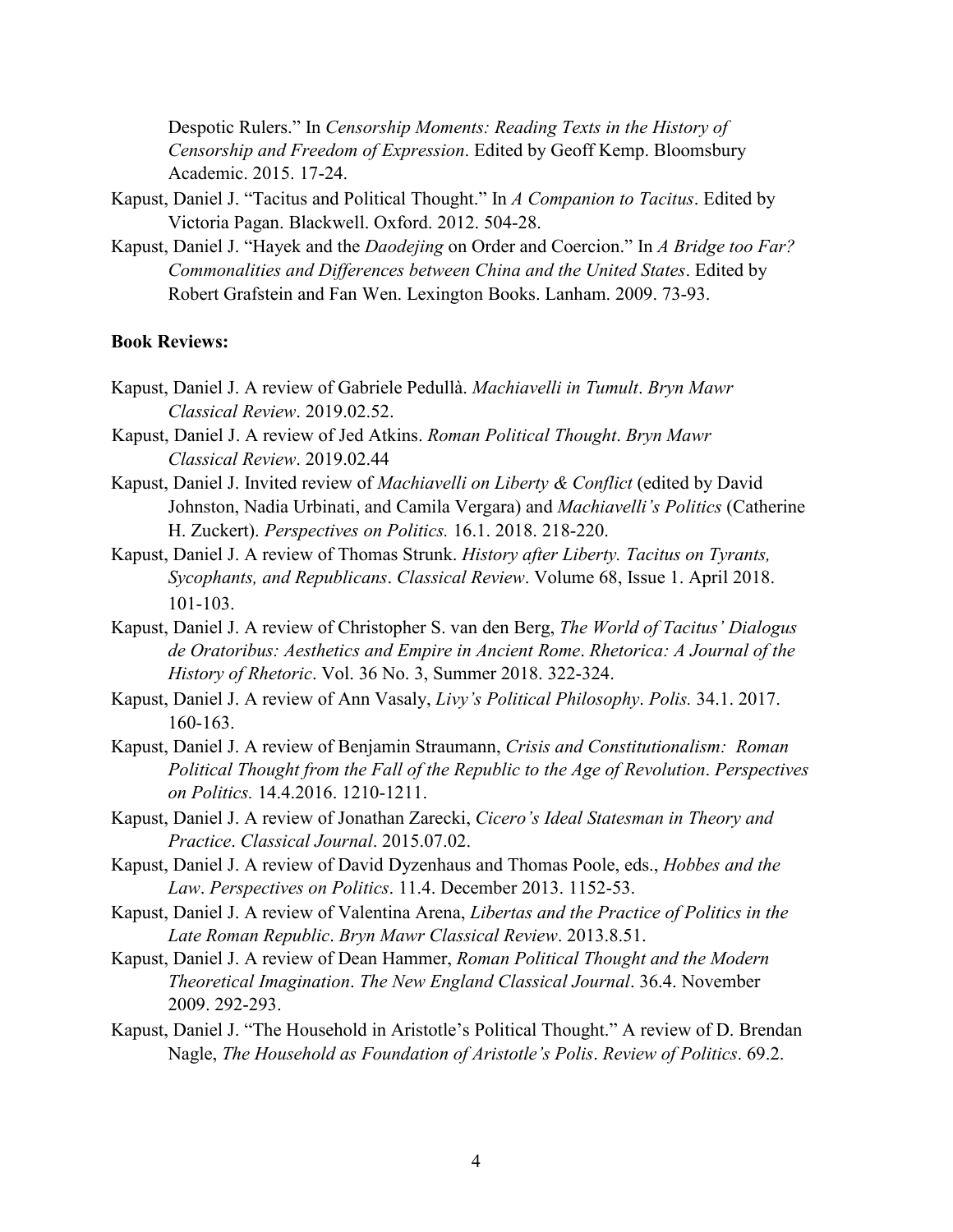March 2007. 291-293.

- Kapust, Daniel J. A review of Bryan Garsten, *Saving Persuasion: A Defense of Rhetoric and Judgment*. *Perspectives on Politics*. 5.1. February 2007. 147-148.
- Kapust, Daniel J. "Geo-Politics, History, and Ideals." A review of Geoffrey Parker, *Sovereign City: The City-State Throughout History*. *Review of Politics*. 67.4. Fall 2005. 801-802.

#### **Other Publications:**

- Kapust, Daniel J. "The Founders hated excessive flattery. What would they think about the Trump administration?" Published in the *Monkey Cage* through the *Washington Post*. January 22, 2018.
- Kapust, Daniel J. "Cicero, Marcus Tullius." Entry in *The Encyclopedia of Political Science*. Edited by George T. Kurian. CQ Press. Washington DC. 2011. Volume 1. 224-5.
- Kapust, Daniel J. Contributor to Theodore J. Lowi, Benjamin Ginsberg, Kenneth A. Shepsle, eds. *American Government*. W.W. Norton and Company. New York. 2008.

### **Current Projects:**

- Kapust, Daniel J. *Lucretius and the Politics of Early Modernity*. Book project, with chapters discussing Machiavelli, Montaigne, Hobbes, Mandeville, and Rousseau.
- Kapust, Daniel J. *The Tragedy of Imperial Republics*. Book project, with chapters on the Roman Republic, the Florentine Republic, the Venetian Republic, the Dutch Republic, the English Commonwealth, and late  $18<sup>th</sup>$  century America.
- Kapust, Daniel J. and Grant Nelsestuen. Special issue on Roman political thought. *Polis: The Journal for Ancient Greek Political Thought*.
- Kapust, Daniel J. Chapter on Cicero and 18<sup>th</sup> century political thought. To be included in the *Cambridge Companion to Cicero's Philosophy*. Edited by Jed Atkins (Duke University) and Thomas Benatouil (University of Lille).
- Kapust, Daniel J. "Hobbes and the anti-Ciceronian Tradition." To be included in *The Ciceronian Tradition in Political Thought*. Co-edited by Daniel Kapust and Gary Remer (Tulane University).
- Kapust, Daniel J. "Tacitism." Entry for *The Tacitus* Encyclopedia. Edited by Victoria Pagan. Blackwell.
- Kapust, Daniel J. "Of Demagogues, Populists, and Redistribution: On the Relevance of Roman Republicanism to Democracy." To be included in a volume on republican democracy, edited by Genevieve Rousseliere (Duke University) and Yiftah Elazar (Hebrew University of Jerusalem).
- Kapust, Daniel J. and Rachel Schwartz. "Greed, Grievance, and Civil War: Insights from Hobbes." Paper co-authored with Rachel Schwartz (UW Madison).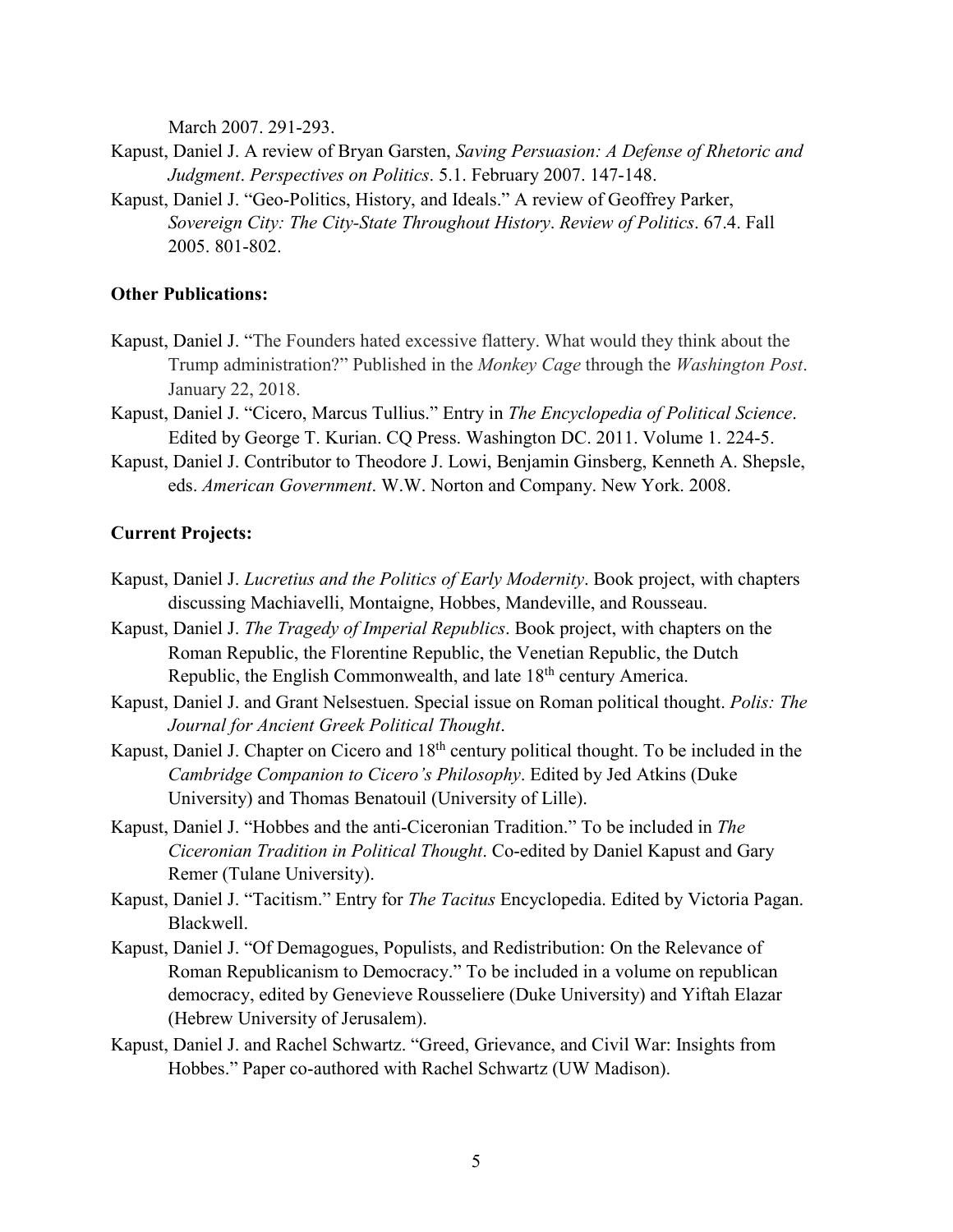- Kapust, Daniel J. Chapter on Mercy Otis Warren and Roman imagery in 18th century American historiography. To be included in a volume edited by Ida Gilda Mastrorosa (University of Florence).
- Kapust, Daniel J. "Seeing and Being Seen in the Kingdom of Ends: On Immanuel Kant, Adam Smith, and *Star Trek: The Next Generation.*" To be included in *Science Fiction and Political Philosophy*, edited by Steven Michels and Timothy McCranor.
- Kapust, Daniel J. A review of Catalina Balmaceda. *Virtus Romana*. For *Redazione della Rivista di Filologia e di Istruzione Classica*.
- Kapust, Daniel J. "Thomas Hobbes." To be included in *The Cambridge History of Rhetoric: Rhetoric from the Seventeenth to Nineteenth Centuries* (*Volume IV*). Edited by Adam Potkay and Dietmar Till.

### **Invited Papers, Talks, and Colloquia Participation:**

- "Demagoguery, Oratory, and Liberty in the Classical World and Beyond." Liberty Fund Conference. February, 2019.
- "Machiavelli's Lucretian Republic." Paper presented at "We the People" Workshop. University of Durham. January, 2019.
- Participant in roundtable on Michelle Clarke's *Machiavelli's Florentine Republic*. Southern Political Science Association. January, 2019.
- "The Tragedy of the Imperial Republic: The Case of Rome." Paper presented to the Department of Political Science and Diplomacy. Kyungpook National University. South Korea. January 2019.
- "Rhetoric, Polarization, and American Politics." Paper presented to the Department of Political Science and Diplomacy. Chonbuk National University. South Korea. January 2019.
- "On Effective Manipulation in the *Mandragola*." Paper presented at colloquium titled "On Human Nature: Machiavelli's Mandrake at 500." University of Wisconsin, Madison. October 2018.
- Participant in roundtable on Gary Remer's *The Ciceronian Tradition in Political Morality*. American Political Science Association. August, 2018.
- "Machiavelli's Lucretian Republic." Keynote lecture at colloquium titled "*A Tradição Republicana e o Legado de Roma*." Universidade Federal de Santa Catarina. May 2018.
- "The Tragedy of an Imperial Republic: The Case of Rome." Paper presented to the Center for the Study of Democratic Institutions and the Social and Political Thought Workshop. Vanderbilt University. February 2018.
- "Montesquieu on Pathways to Liberty." Liberty Fund Conference. September 2018.
- "On Roman Exceptionalism: Mission, Example, and Empire." Paper presented to the University of Durham Department of Classics and Ancient History. December 2017.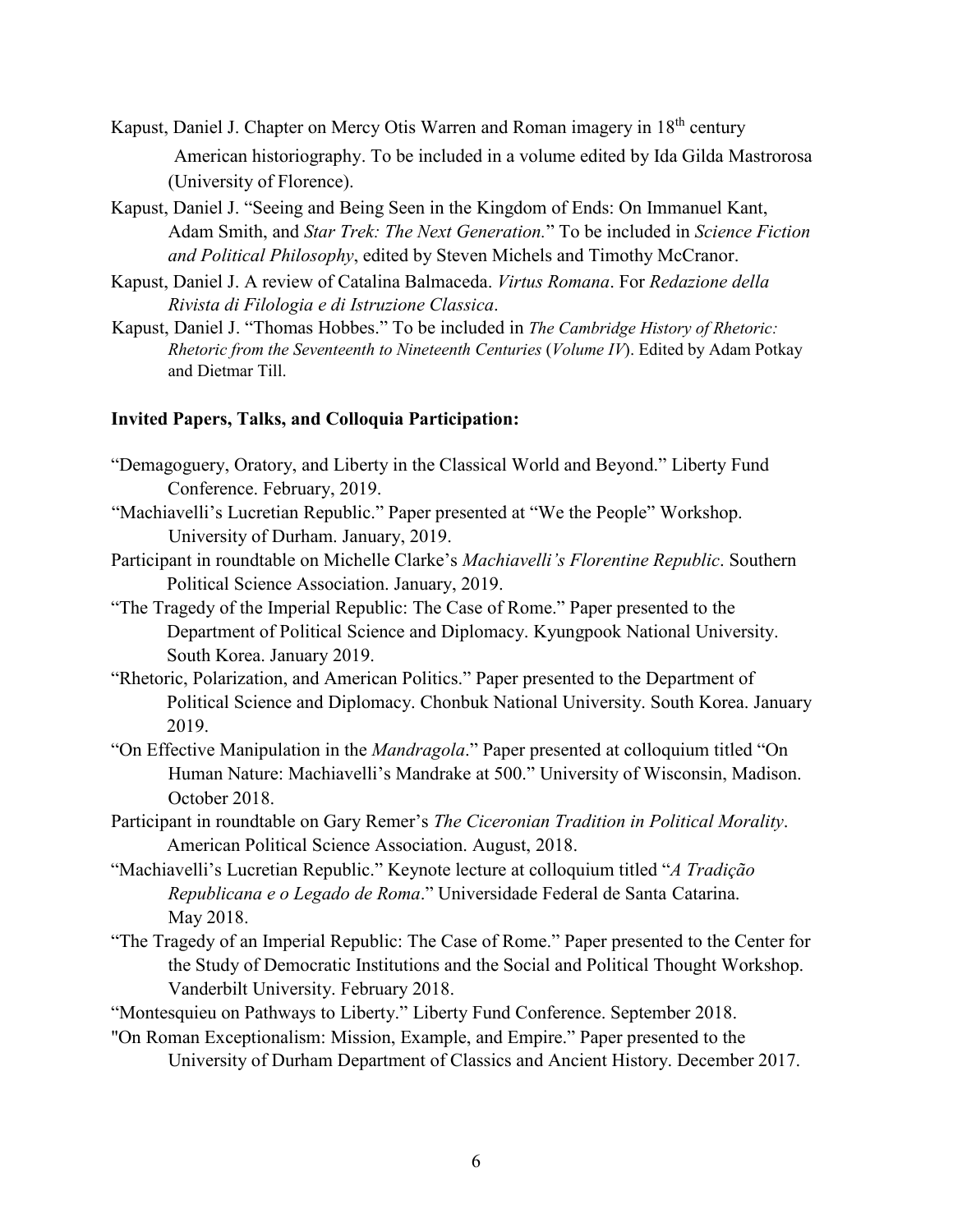- "The Tragedy of Imperial Republics." Paper presented to the University of Exeter Political Theory Reading Group. December 2017.
- "The Tragedy of an Imperial Republic." Paper presented to the Department of Classics and the Department of Government and Politics at the University of Maryland. November 2017.
- "Liberty, Happiness, and Imagination in J.S. Mill and William Wordsworth." Liberty Fund Conference. October 2017.
- "The Tragedy of an Imperial Republic." Paper presented to the Classical Studies Program at Florida Atlantic University. March 2017.
- "Domination and Liberty in the Early Roman Empire." Liberty Fund Conference. March 2017.
- "On Roman Patriotism." Paper presented at the John C. Rouman Research Symposium: Political Thought and Political Engagement in the Roman Empire. University of New Hampshire. October 2016.
- "Of Demagogues, Populists, and Redistribution: On the Relevance of Roman Republicanism to Democracy." Paper Presented at the Political Economy Project. Dartmouth College. October 2016.
- "Encountering American Political Thought by a Roman Road." Paper presented at a conference titled "The Future of American Political Thought and Political Thought in America." University of Houston. March 2016.
- "Rhetoric and the History of Political Thought." Department of Politics. University of Sheffield. March 2016.
- "Remoralizing Flattery: Mandeville and Smith on Flattery, Praise, and the Origins of Language." Department of Political Science, Northern Illinois University. October, 2015.
- Participant in Institute for Humane Studies "Academic Freedom Seminar." July, 2015.
- "A Tale of Two Fears: Lucretius, Hobbes, and the Political Psychology of Peace." Research Group on Constitutional Studies, Department of Political Science. McGill University. May, 2015.
- "Judgment and Freedom in Shaftesbury and Mandeville." Liberty Fund Conference. April 2015.
- "Liberty and the Law in *Samuel* I and II." Liberty Fund Conference. February 2015.
- "A Tale of Two Fears: Lucretius, Hobbes, and the Political Psychology of Peace." Paper presented at conference titled "Conceiving Peace, Pacification, and Conflict Resolution." Sponsored by Center for Early Modern Studies. UW-Madison. February, 2014.
- "Liberty and Responsibility in Adam Smith." Liberty Fund Conference. August 2014.
- "Rhetoric and the History of Political Thought." Department of Politics and International Studies. Cambridge University. April, 2014.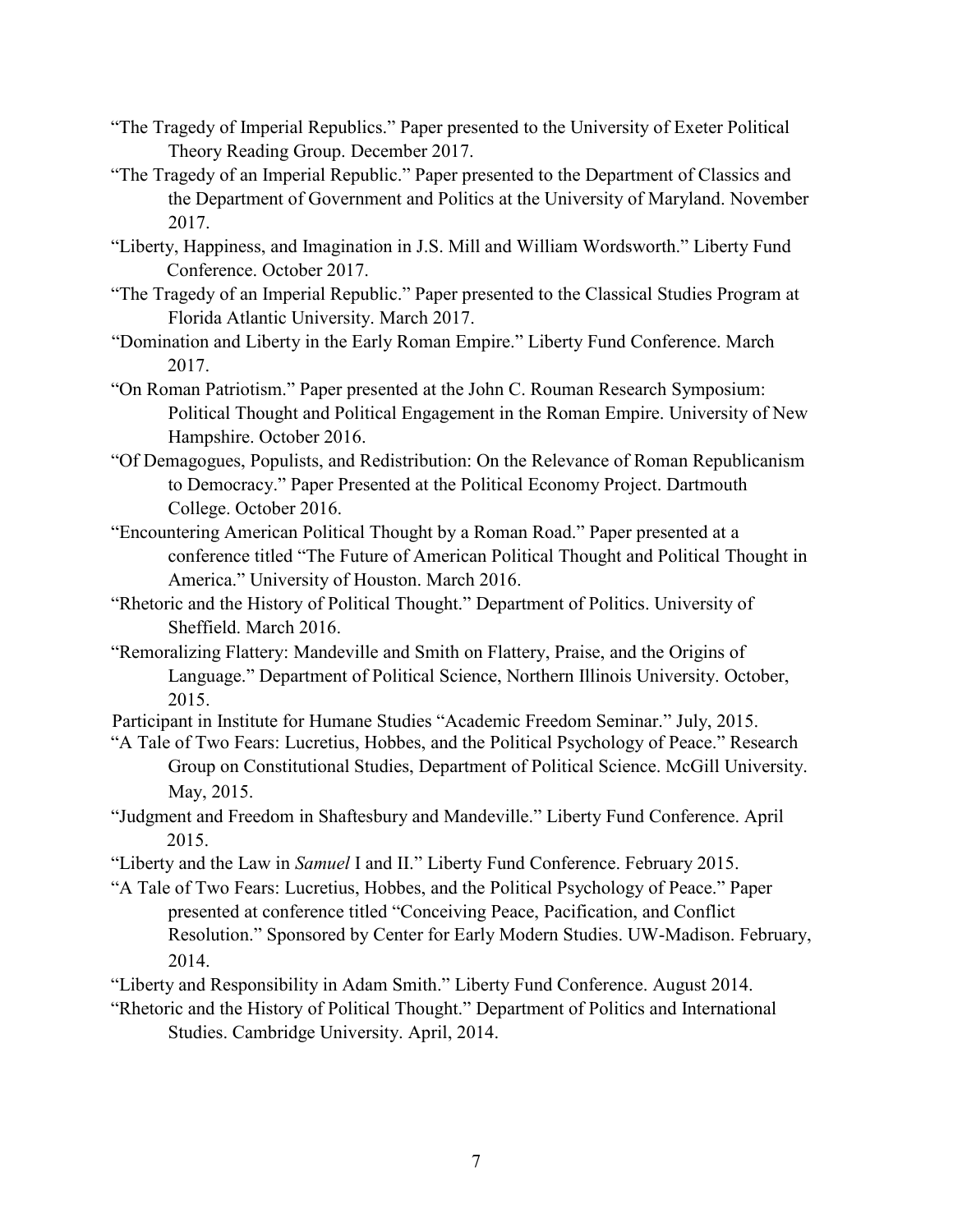- "Liberty, Politics, and Skepticism in Cicero and Montaigne." Liberty Fund Conference. June 2013.
- "Cicero, Smith, and Propriety." UC-Davis Political Theory Workshop, Scottish Enlightenment Series. April, 2013.
- "Why Can't We Be Friends?: Flattery, Friendship, and the Ciceronian Origins of the Ideology of Good Rule in Roman Thought." UNC Chapel Hill Political Theory Workshop. September, 2012.
- "Befriending the Emperor: Flattery, Friendship, and the Good Prince in Roman Thought." Columbia University Political Theory Workshop. April, 2012.
- "Naturally Convincing? Cicero and Smith on why it's Never Just Rhetoric." Invited Speaker at Eta Sigma Phi (Classics National Honors Society) Initiation. University of Maryland, College Park. March, 2012.
- "Democratical Gentlemen and the Lust for Mastery: Hobbes, Neorepublicanism, and the Roman Spectrum of Liberty." Department of Political Science. Clemson University. December, 2011.
- Participant in roundtable on John McCormick's *Machiavellian Democracy*. Northeastern Political Science Association. November, 2011.
- "The Problem of Flattery and Hobbes's Institutional Defense of Monarchy;" "Machiavelli on the Problem of Flattery." Papers presented at Current Research Seminar at George Mason University, sponsored by the Institute for Humane Studies. October, 2010.
- "The Problem of Flattery and Hobbes's Institutional Defense of Monarchy." Political Science Department, Fordham University. January, 2010.
- "The Problem of Flattery and Hobbes's Institutional Defense of Monarchy;" "Machiavelli on the Problem of Flattery." Papers presented at Current Research Seminar at George Mason University, sponsored by the Institute for Humane Studies. October, 2010.
- "On Fear, Corruption, and Rhetoric in Sallust's *War with Catiline*." Politics Department, Fairfield University. October, 2009.
- "Acting the Princely Style: *Ethos* and *Pathos* in Cicero's *On the Ideal Orator* and Machiavelli's *Prince*." Department of Political Science, The University of Florida. October, 2008.
- "Generality and Naturalism: Cicero on Decorum and Civic Education." Paper presented at symposium on General Will in honor of Patrick Riley. University of Wisconsin, Madison. October, 2008.
- Participant in Institute for Humane Studies teaching conference "Liberty and the Art of Teaching." March, 2008.
- "F.A. Hayek's *The Constitution of Liberty*. Liberty Fund Conference. January 2008.

# **Fellowships and Awards:**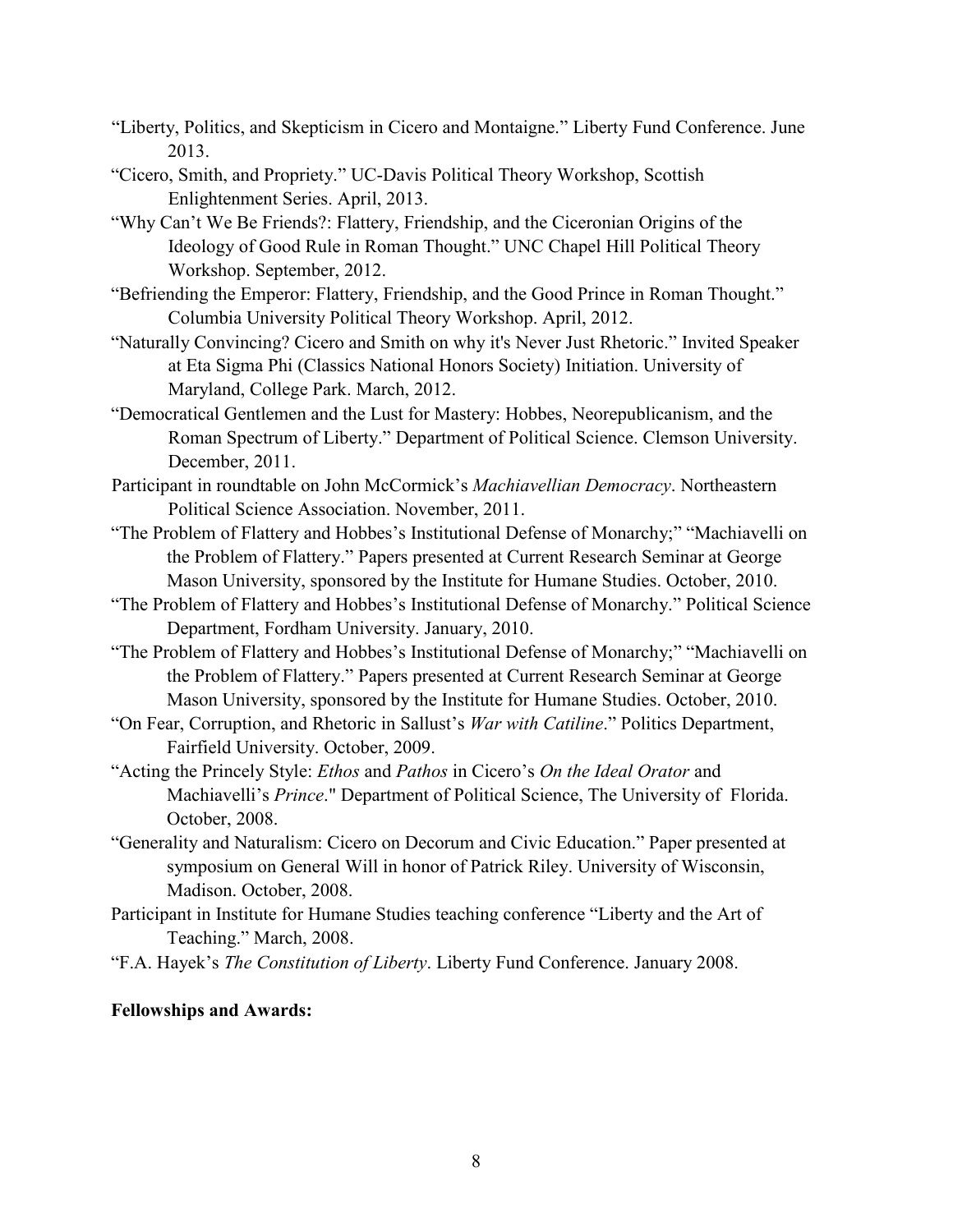Senior Fellowship. Institute for Research in the Humanities. 2019-2023.

Summer Humanities Research Fellowship. Institute for Research in the Humanities. 2018. Co-recipient (with Karen Britland, English; Joseph Holwell, History; Nancy Rose Marshall,

Art History; Grant Nelsestuen, CANES; Nandini Pandey, CANES; Katherine Robiadek, Political Science; Lauren Surovi, French and Italian) of Borghesi-Mellon Workshop support for "(Re)imagining Empires" from the Center for the Humanities. UW-Madison. Fall 2018-Spring 2019.

Chadbourne Residential College Faculty Fellow. UW-Madison. 2018-2019.

- Teaching Academy Fellow. UW-Madison. 2018-2019.
- Class of 1955 Teaching Excellence Award. UW-Madison. Spring 2017.
- Vilas Associates Award. UW-Madison. 2017-2019.
- University Housing Honored Instructor. UW-Madison. Spring 2015, Fall 2016, Spring 2017, Fall 2018.
- Recipient of summer salary support from the University of Wisconsin-Madison Graduate School. Summer 2012, 2016.
- Resident Fellowship. Institute for Research in the Humanities. UW-Madison. Fall 2015.
- Co-recipient (with Grant Nelsestuen, Department of Classics; Adrienne Hagen, Department of Classics; and Emily Fletcher, Department of Philosophy) of Mellon Workshops in the Humanities Award for "Ancient Republics and Republicanism." 2014-2015.

Bradley Faculty Fellow. University of Wisconsin-Madison. Fall 2013.

- Trice Faculty Support Fund Scholar. Political Science Department. University of Wisconsin-Madison.
- Recipient of The University of Georgia Department of Political Science 2006 and 2009 Susette Talarico Excellence in Teaching Award for Junior Faculty.
- Co-recipient of faculty seminar grant from The University of Georgia's Willson Center for Humanities and Arts. Fall 2008.
- Recipient of travel grant from The University of Georgia's President's Venture Fund. Fall 2008.
- The University of Georgia Research Foundation New Faculty Research Grant. Summer 2006.
- Institute for Humane Studies Graduate Fellowship. Fall 2004 through Spring 2005.
- University Dissertator Fellowship. University of Wisconsin, Madison. Fall 2004 through Spring 2005.

College of Letters and Sciences Teaching Fellow. University of Wisconsin, Madison. 2004. Recipient of Political Science Department Teaching Assistant Award. University of Wisconsin, Madison. Fall 2001.

University Fellowship. University of Wisconsin, Madison. Fall 1999 through Spring 2000. Recipient of Mildred and Clark Steyer Scholarship for Classics. University of Maryland,

College Park.1996.

Recipient of Walter T. Shirley Scholarship. University of Maryland, College Park. 1996.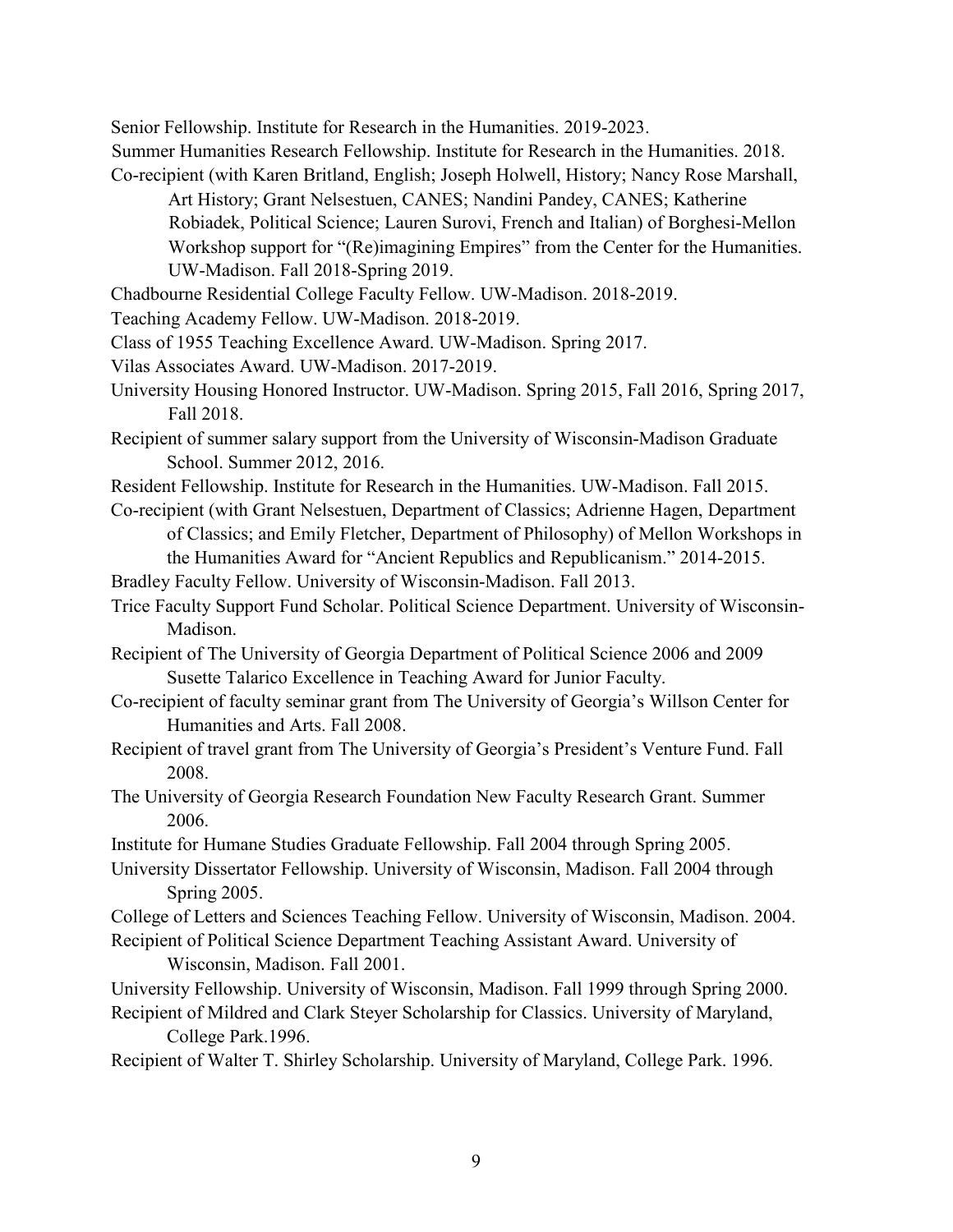### **Recent Conference Presentations:**

- Kapust, Daniel J. "On the Exceptionalism of Imperial Republics.' Paper presented at the Association for Political Theory Annual Meeting, 2017.
- Kapust, Daniel J. and Brandon P. Turner. "Mandeville on the Power of Rhetoric." Paper presented at the Renaissance Society of America Annual Meeting, 2016.
- Kapust, Daniel J. "Addressing the Friendly Prince: Inequality & Counsel in Roman Political Thought." Paper presented at the American Political Science Association Annual Meeting, 2015.
- Kapust, Daniel J. "A Tale of Two Fears: Lucretius, Hobbes, and the Political Psychology of Anxiety." Paper presented at the Midwest Political Science Association Annual Meeting, 2015.
- Kapust, Daniel J. "Why Can't We Be Friends?: Flattery, Friendship, and the Ciceronian Origins of the Ideology of Good Rule in Roman Thought." Paper presented at the Midwest Political Science Association Annual Meeting, 2013.
- Kapust, Daniel J. **"**The Style is the Man: Cicero and Smith on Rhetorical Propriety." Paper presented at the Association for Political Theory Annual Meeting, 2012.
- Kapust, Daniel J. "From Flattery to Panegyric: Speech, Status, and Sociability in Roman Political Thought." Paper presented at the Midwest Political Science Association Annual Meeting, 2012.
- Kapust, Daniel J. "Speaking without Ornament: The Politics of Machiavelli's Plain Performance." Paper presented at the Rhetoric Society of America Annual Meeting, 2012.
- Kapust, Daniel J. "Cicero and Machiavelli on the Problem of Flattery." Paper presented at American Political Science Association Annual Meeting, 2010.
- Kapust, Daniel J. and Brandon W. Kliewer. "The Foundations Game: A Pedagogy of Classroom Engagement." (With Brandon Kliewer). Paper presented at American Political Science Association Annual Meeting, 2010.
- Kapust, Daniel J. "Machiavelli's *Prince* and the Problem of Flattery." Paper presented at Midwest Political Science Association Annual Meeting, 2010.
- Kapust, Daniel J. and Travis Nelson. "Agreeing to Disagree: Deliberative Democracy and the Justifications for War." Paper presented at Midwest Political Science Association Annual Meeting and Northeastern Political Science Association Annual Meeting, 2010.
- Kapust, Daniel J. "The Problem of Flattery and Hobbes's Defense of Monarchy." Paper presented at Southern Political Science Association Annual Meeting, 2010.
- Kapust, Daniel J. "On Fear, Corruption, and Rhetoric in Sallust's *War with Catiline*." Paper presented at Southern Political Science Association, 2009.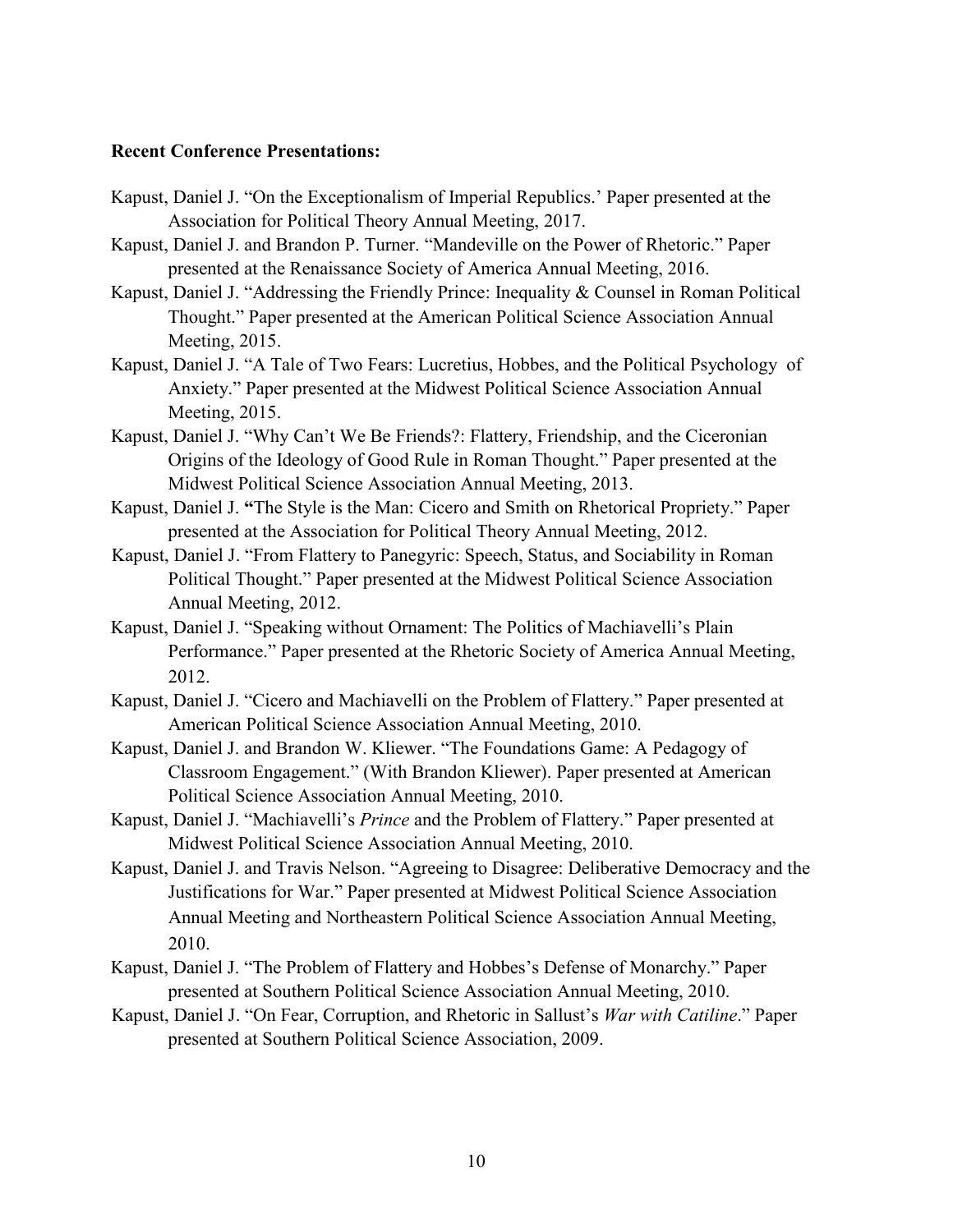- Kapust, Daniel J. "Cultivating a Seemly Judgment: On Oratorical and Ethical Decorum in Cicero's Thought." Paper presented at Midwest Political Science Association Annual Meeting, 2008.
- Kapust, Daniel J. "*Inter Pacem et Servitutem Plurimum Interest*: Cicero and Tacitus on Eloquence, Liberty, and Peace." Paper presented at American Political Science Association Annual Meeting, 2007.
- Kapust, Daniel J. "The Decline of Rhetoric and the Rhetoric of Decline: Freedom and Speech in Tacitus' Dialogue on Orators." Paper presented at Midwest Political Science Association Annual Meeting, 2007.

## **Service as Panel Chair or Discussant:**

Midwest Political Science Association Meeting: Chair: 2017, 2014, 2010, 2008, 2007. Discussant: 2014, 2013, 2012, 2010, 2008, 2007, 2006.

Association for Political Theory Annual Meeting: Chair: 2017 Discussant: 2014, 2012, 2011.

Southern Political Science Association Annual Meeting: Chair: 2010, 2009, 2006. Discussant: 2010, 2009, 2006.

American Political Science Association Annual Meeting: Chair: 2017, 2015, 2014, 2013, 2008. Discussant: 2018, 2016, 2015, 2014, 2013.

Northeastern Political Science Association Annual Meeting: Chair: 2010. Discussant: 2010.

## **Journal Editorial Boards:**

Editorial Board, *Political Science Reviewer* (2017 – present) Editorial Board, *Perspectives on Politics* (2017 – present) Associate Editor (Roman political thought), *Polis* (2017 – present)

## **Service as Referee or Reviewer:**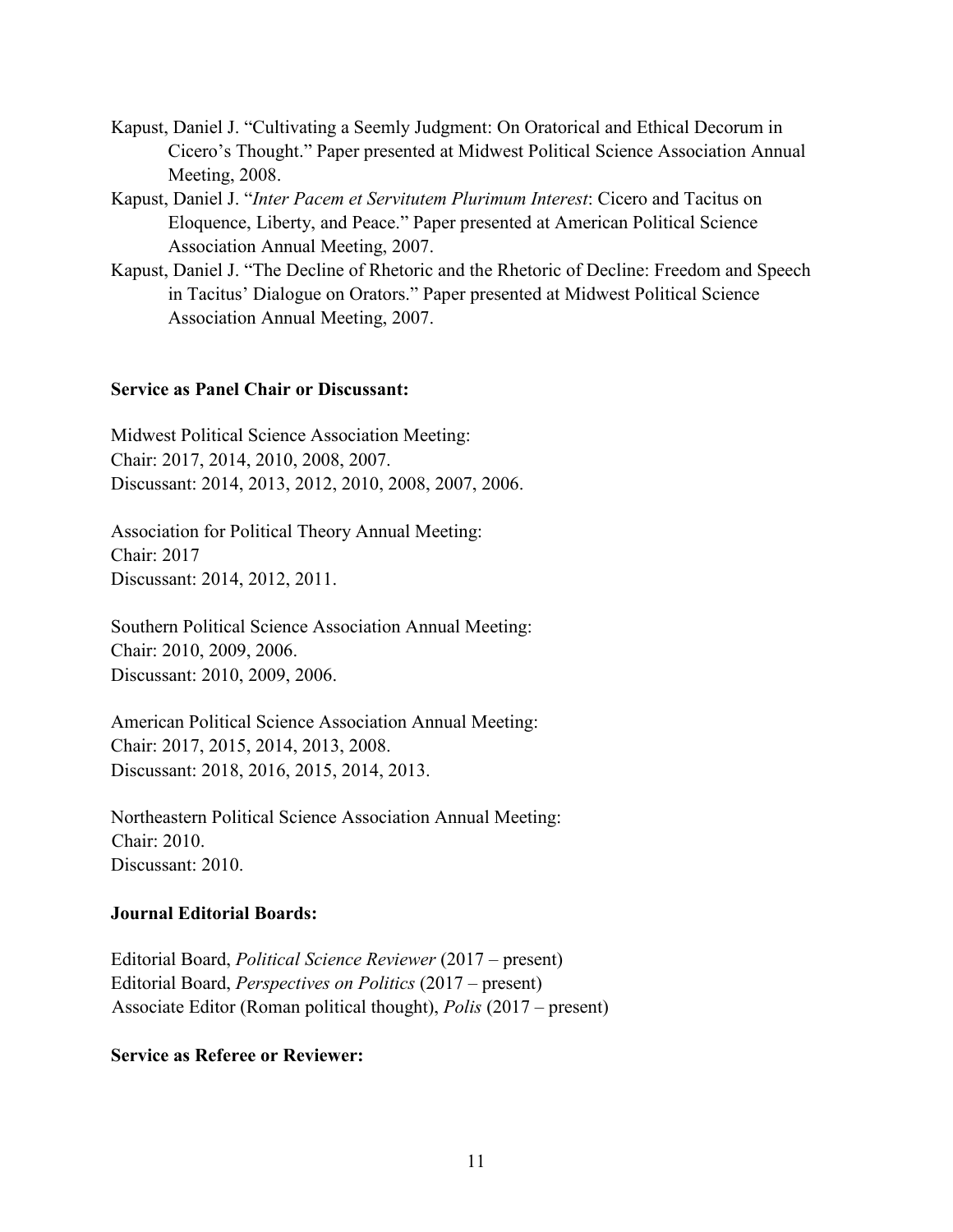*Journal of Politics*, *History of Political Thought*, *Journal of Criminal Justice*, *Political Studies*, *American Political Science Review*, *American Journal of Political Science*, *European Journal of Political Theory*, *Journal of Public Policy*, *Polity*, *Cambridge University Press*, *New England Classical Journal*, *Perspectives on Politics*, *Review of Politics*, *Journal of the History of Ideas*, *Politics and Governance*, *Phoenix*, *Routledge*, *Lexington, Oxford University Press*, *Bryn Mawr Classical Review*, *Classical Journal*, *Philosophy and Rhetoric*, *History of European Ideas*, *Political Research Quarterly*, *British Journal of Political Science*, *Classical Review*, *Political Science Reviewer, Brazilian Political Science Review*, *Princeton University Press, Journal of Global Security Studies*, *Classical World*, *Intellectual History Review*, *Review of Politics.*

# **Conference Section Head Service:**

| Co-Section Head of Political Philosophy: Historical Approaches for the 2017 American      |
|-------------------------------------------------------------------------------------------|
| Political Science Association Annual Meeting.                                             |
| Co-Section Head of Political Philosophy: Historical Approaches for the 2014 American      |
| Political Science Association Annual Meeting.                                             |
| Section Head of Ancient and Medieval Political Theory for the 2013 Northeastern Political |
| Science Association Annual Meeting.                                                       |
| Section Head of Ancient and Medieval Political Theory for the 2012 Northeastern Political |
| Science Association Annual Meeting.                                                       |

Member of Association for Political Theory 2012 Annual Meeting Program Committee.

# **Conference Organization:**

- Co-organizer (with Karen Britland, English; Joseph Holwell, History; Nancy Rose Marshall, Art History; Grant Nelsestuen, CANES; Nandini Pandey, CANES; Katherine Robiadek, Political Science; Lauren Surovi, French and Italian) of series of three "(Re)Imagining Empire" conferences, held in Madison on November 2, 2018; December 7, 2018; April 19, 2019.
- Co-organizer (with Grant Nelsestuen, Department of Classical and Ancient Near Eastern Studies) of "Ancient Republics: Roman Republicanism." Conference on Roman republicanism and its legacies, held in Madison on April 10 and 11, 2015.
- Co-organizer (with Helen Kinsella, Department of Political Science, UW-Madison) of "Theory's Landscapes: Movements, Moments, and Memories." Conference on comparative political theory, held in Madison on May 10, 2013.

# **Additional Professional Service:**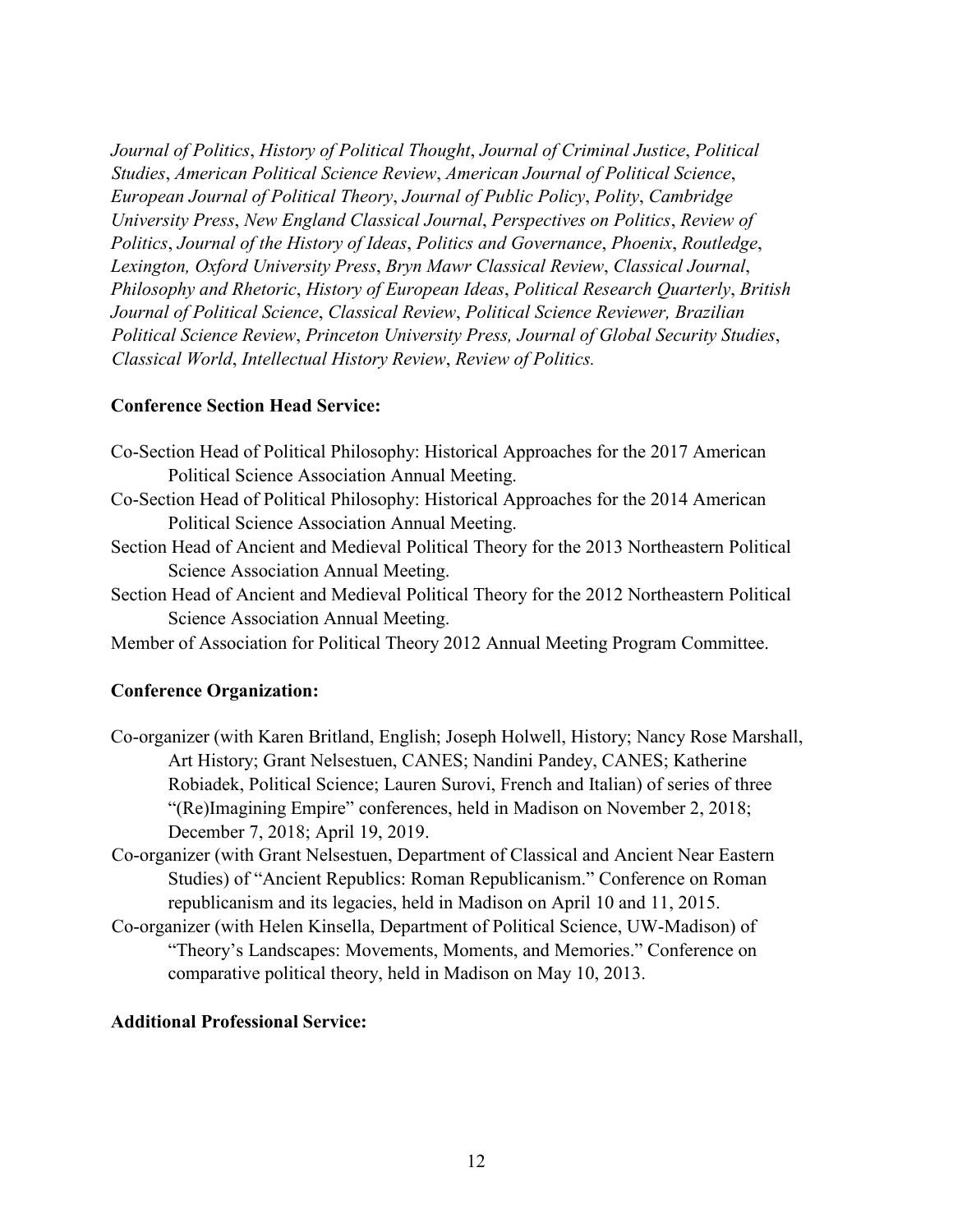Participant in "Food Cultures" Faculty Development Seminar. UW-Madison Center for the Humanities. Spring 2018.

Reviewer for Mellon/American Council of Learned Societies Dissertation Completion Fellowship Program. 2017-2018, 2018-2019.

Reviewer for European Research Council Consolidator Grant Program. 2017, 2018.

Participant on "First Book Seminar" featuring Nandini Pandey's (UW-Madison, Department of Classical and Ancient Near Easter Studies) manuscript *The Poetics of Power in Augustan Rome*. Sponsored by the Center for the Humanities. Spring 2016.

Participant on "First Book Seminar" featuring Stephanie Elsky's (UW-Madison, English Department) manuscript *Time Out of Mind: The Poetics of Custom and Common Law in Early Modern England*. Sponsored by the Center for the Humanities. Summer 2015.

- Co-convener (with Kristin Phillips-Court, Department of French and Italian, UW-Madison) of "Machiavelli at 500." UW-Madison Center for the Humanities Faculty Development Seminar. Spring 2014.
- Respondent for panel titled "Political Philosophy as a Social Practice." Third Annual Heartland Graduate Workshop in Ancient Studies. Held in Madison on September 27 and 28, 2013.

# **Campus Service (University of Wisconsin-Madison):**

Chair, Memorial Library Committee. Fall 2018 – present.

Chair of Curriculum Committee. Department of Integrated Liberal Studies. Fall 2018 – present.

Mid Career Mentor. Fall 2018 – Spring 2020.

- Member of Hilldale/Holstrom Undergraduate Fellowship Selection Committee. Spring 2018, Spring 2019.
- Member of the Institute for Research in the Humanities Solmsen Fellowship Selection Committee. 2018-2019.

Director of Political Economy, Philosophy, and Politics Certificate. Fall 2017-present.

Member of Institute for Research in the Humanities Review Committee. Spring 2017.

Member of Center for Early Modern Studies Steering Committee. Fall 2016-present.

Member of College of Letters and Sciences Academic Planning Council. Fall 2014-Spring 2015, Fall 2016-present.

Member of University Curriculum Committee. Fall 2015-Spring 2018.

Chair of College of Letters and Sciences Curriculum Committee. Fall 2014–Spring 2015.

Member of College of Letters and Sciences Curriculum Committee. Fall 2012-Spring 2015.

Member of Committee on Undergraduate Recruitment and Financial Aid. Fall 2014-Spring 2016.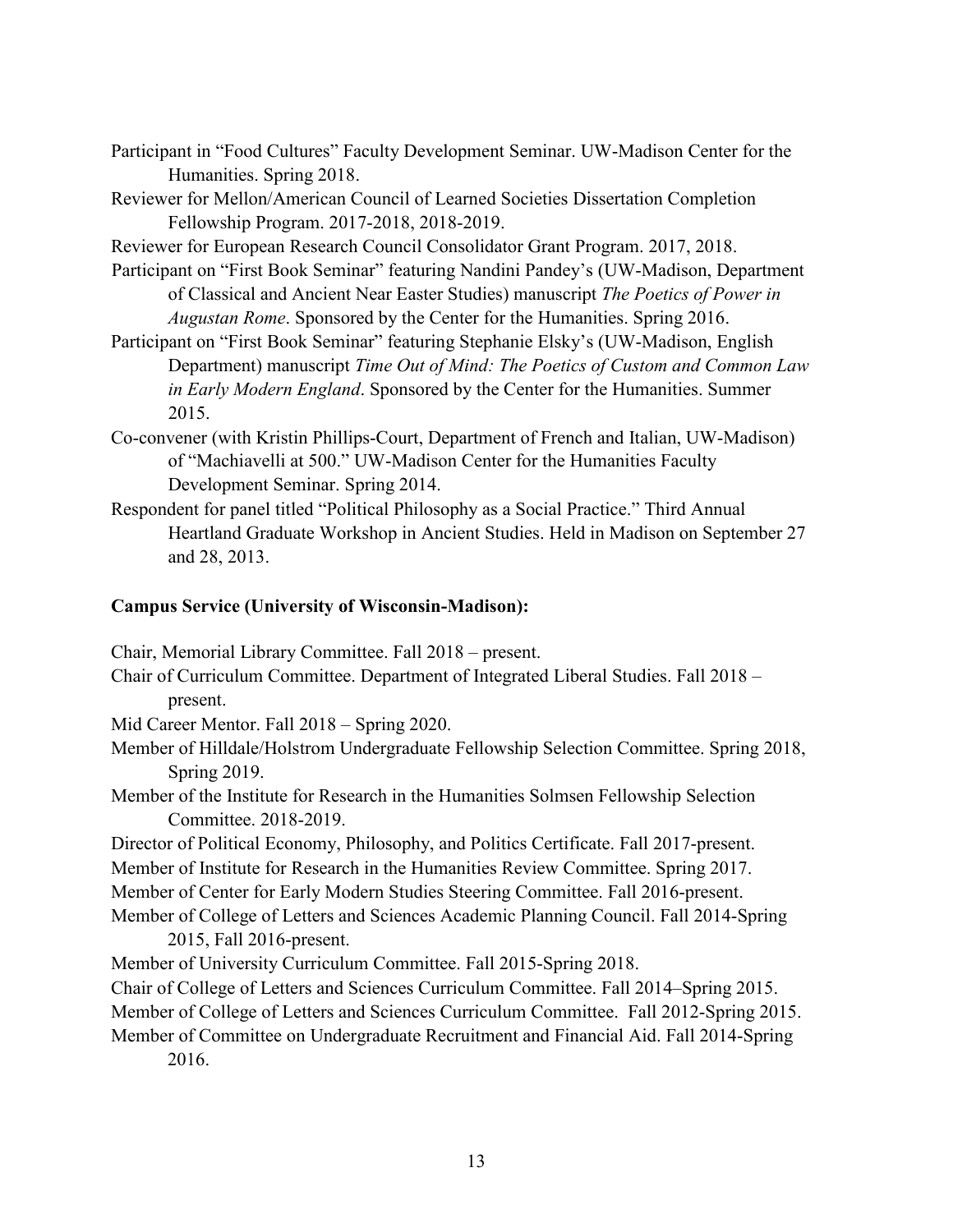Political Theory Field Chair. Fall 2013-Spring 2016, Fall 2018-present. Member of Special Appointments Committee. Fall 2013-Spring 2014. Member of Graduate Admission and Fellowships Committee. Fall 2012-Spring 2013. Secretary of Faculty Executive Committee. Fall 2012-Spring 2013. Faculty Coordinator of UW-Madison's Political Theory Workshop. Fall 2012-Spring 2015 Faculty Senator. Fall 2011-Spring 2012. Member of Graduate Program Committee. Fall 2011-Spring 2012.

## **Campus Service (University of Georgia):**

Founder and coordinator of Political Theory Reading Group. (Undergraduate political theory reading group at The University of Georgia). Fall 2009-Spring 2010. Co-founder and coordinator of Georgia Ethics and Political Philosophy Workshop. Fall 2008-Spring 2010. Faculty advisor for Demosthenian Literary Society at The University of Georgia. (Undergraduate debate society). Fall 2008-Spring 2010. Member of Faculty Executive Committee. Department of Political Science. Fall 2006-Spring

2007.

## **Undergraduate Courses Taught:**

Introduction to Political Theory Modern Western Social, Economic, and Political Thought The Politics of Deception Rhetoric and Political Theory Hobbes and Political Theory Hobbes, Revolution, and Civil War in 17<sup>th</sup> Century England Sociability and its Discontents The Social Contract and its Critics Ancient and Medieval Political Thought Modern Political Thought Flattery and Manipulation Roman Political Thought Political Theory and Film Liberalism, Republicanism, and Democracy

# **Graduate Courses Taught:**

Rhetoric and Political Theory Hobbes and Political Theory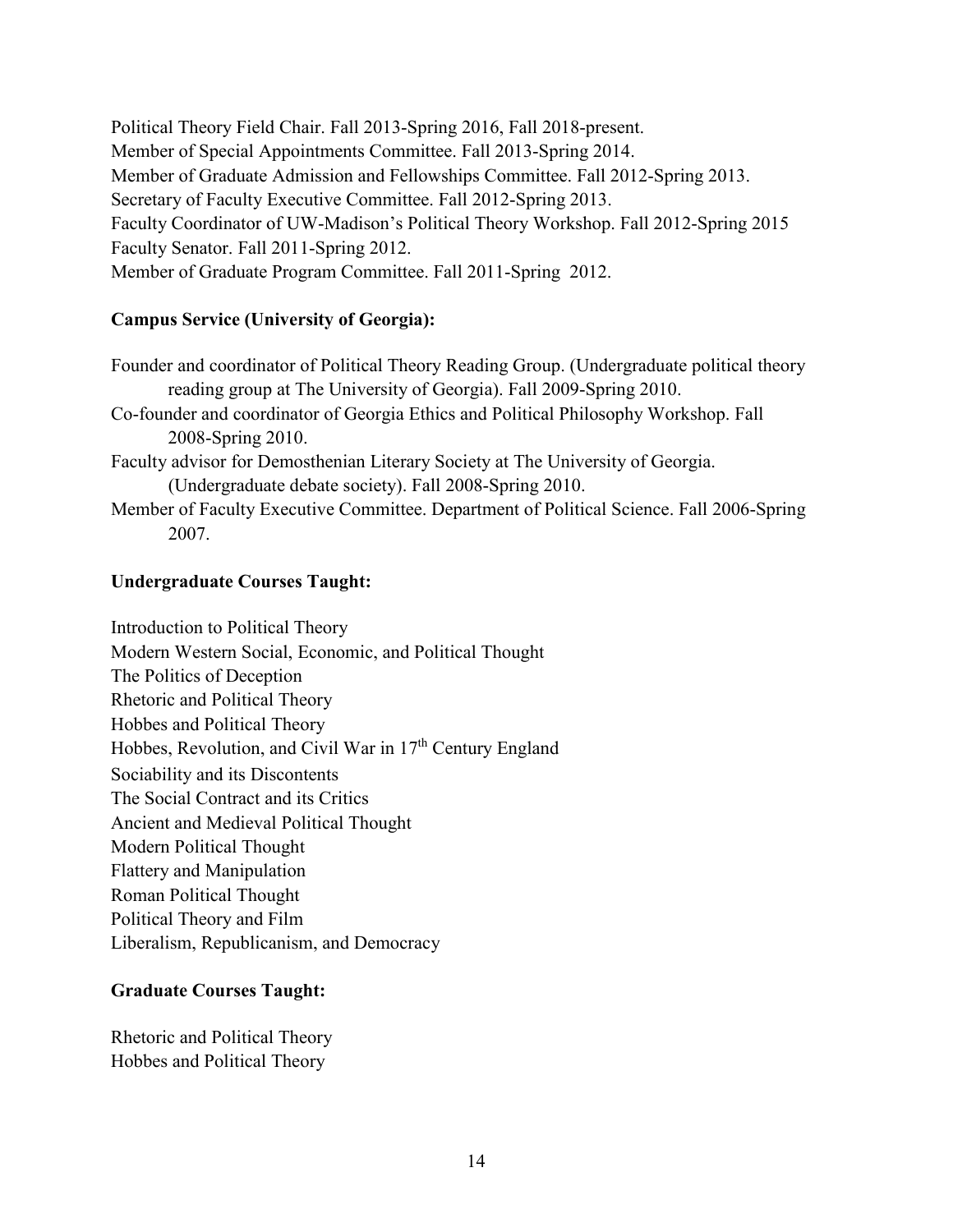Roman Political Thought Reading Machiavelli

## **Graduate Student Advising (University of Wisconsin-Madison):**

Xinxhi Zhao. Ph.D. student in the Department of Political Science. Advisor.

Joorahm Kim. Ph.D. student in the Department of Political Science. Advisor.

Timothy Tennyson. Ph.D. student in the Department of Political Science. Advisor.

Katherine Robiadek. Ph.D. candidate in the Department of Political Science. Advisor.

- Chance P. McMahon. Ph.D. candidate in the Department of Comparative Literature and Folklore Studies. Member of PhD committee.
- John Paul Giblin. Ph.D. candidate in the Department of Spanish and Portuguese. Member of Ph.D. committee.

So Yeon Bae. Ph.D. candidate in the Department of History. Member of Ph.D. committee.

Michael Promisel. Ph.D. candidate in the Department of Political Science. Committee member.

Lauren Surovi. Ph.D. candidate in the Department of French and Italian. Committee member. Thomas Bunting. Ph.D. received from the Department of Political Science. Summer 2017.

Member of Ph.D. committee. Assistant Professor at Shawnee State University.

Brianne Wolf. Ph.D. received from the Department of Political Science. Summer 2017.

Member of Ph.D. committee. Assistant Professor at Ashland University.

- Victor Lenthe. Ph.D. received from the Department of English. Spring 2017. Member of Ph.D. Committee. Assistant Professor at Bilkent University.
- Adrienne Hagen. Ph.D. received from the Department of Classical, Ancient, and Near Eastern Studies. Spring 2016. Member of Ph.D. committee. Assistant Professor at Monmouth College.

Katelyn Jones. Ph.D. received from the Department of Political Science. Winter 2016. Member of Ph.D. committee. Visiting assistant professor at Barnard College.

- Rebecca LeMoine. Ph.D. received from the Department of Political Science. Summer 2014. Member of Ph.D. committee. Assistant Professor at Florida Atlantic University.
- Fan Guangxin. Ph.D. received from the Department of Political Science. Spring 2014. Member of Ph.D. committee. Visiting Professor at Hong Kong Baptist University.
- Robert Gingerich. Ph.D. received from the Department of Political Science. Spring 2014. Member of Ph.D. committee.
- Se-Hyoung Yi. Ph.D. received from the Department of Political Science. Spring 2014. Assistant Professor at University of Houston-Clear Lake.
- Ethan Alexander-Davey. Ph.D. received from the Department of Political Science. Spring 2013. Member of Ph.D. committee. Assistant Professor. Campbell University.

# **Graduate Student Advising (The University of Georgia):**